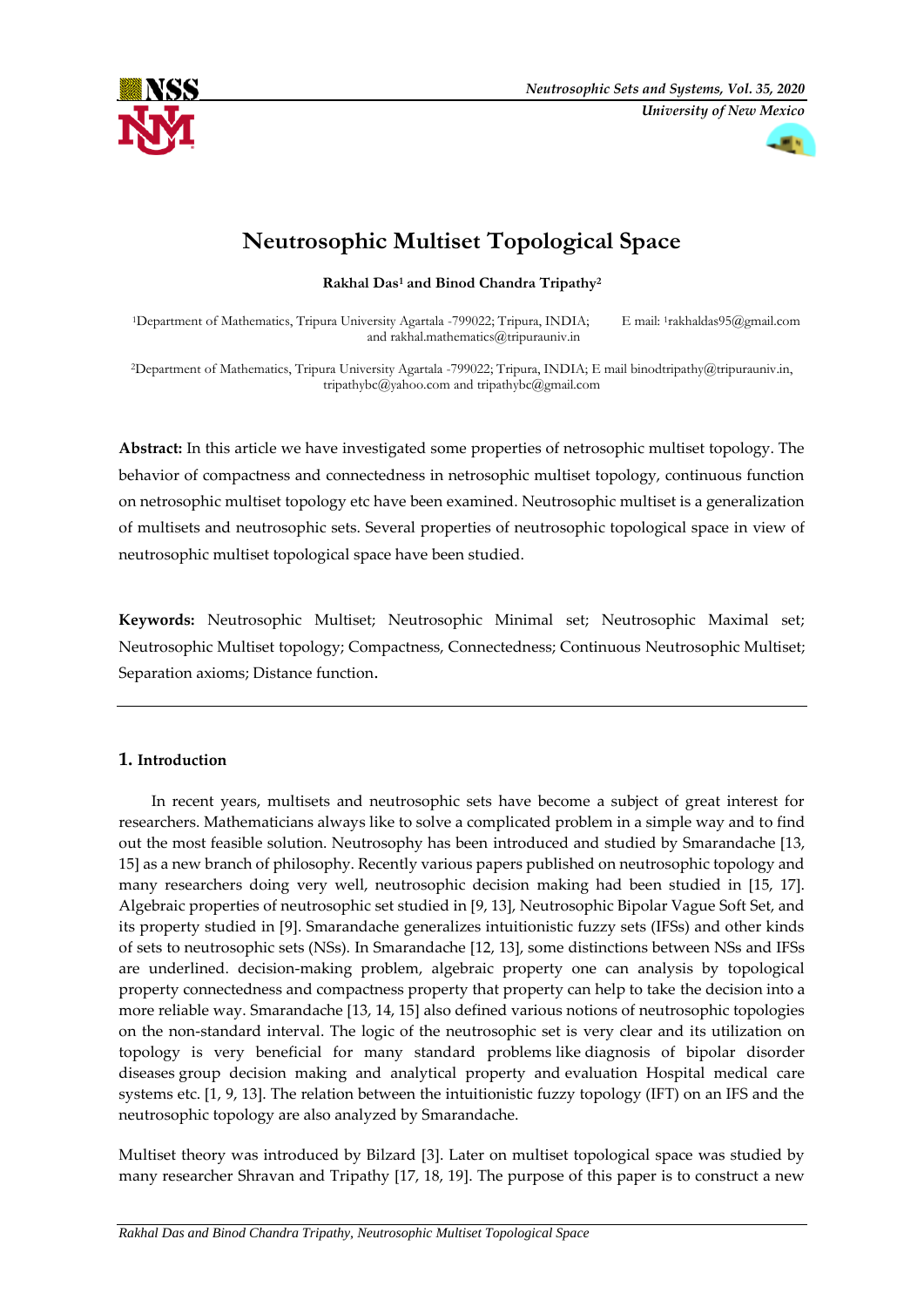generalization of topological space called the neutrosophic multiset topological space. The possible application of neutrosophic multiset topological space has been studied. For the different types of behavior of objects in nature sometimes set theory and multiset theory fails to describe some particular situation. Sometimes it is observed that Neutrosophic Multiset can be described in an easier way to handle such cases. Neutrosophic set and topological space have been studied by Salama and Alblowi [10, 11]. The concept of multiset topological space has been applied for studying different properties of spatial objects. In this article we have used multiset neutrosophic topological space for studying various spatial topological properties, like closeness connectedness and the completeness property and its application further in various fields.

# **2. Materials and Methods**

We procure some existing definitions in this paper, one may refer to Smarandache ([13], [15]) and S. Alias, et.al [2].

We define functions  $T$ ,  $F$  and  $I$  from  $X$  to [0, 1]. Where  $T$  is membership value, F fails membership

value and *I* is the indeterminacy value.

The definition of neutrosophic multiset was first define by Smarandache [12] as follows.

**Definition 2.1.** [12] A Neutrosophic Multiset is a neutrosophic set where one or more elements are repeated with the same neutrosophic components, or with different neutrosophic components.

**Definition 2.2.** The Empty neutrosophic multiset is denoted by *N*<sup>0</sup> and define by

 $N_{\Theta} = \{ \langle x_{(0,1,1)} \rangle : \forall x \in X \}$  where *x* can be repeated.

**Definition 2.3.** The Whole neutrosophic multiset is denoted by *W<sup>X</sup>* and define by

 $W_X = \{ \langle x_{(1,0,0)} \rangle : \forall x \in X \}$  where *x* can be repeated.

The power set of neutrosophic multiset is denoted by *P*(*X*).

The collection of all possible subsets of *X* is called the power set of the netrosophic multiset.

**Definition 2.4.** Let  $A = \{ (x_{\leq T_{A(x)}, I_{A(x)}, F_{A(x)} >}) : x \in X \}$  be a neutrosophic multiset on *X* then the compliment of *A* is denoted by *A*<sup>c</sup> and define by

 $A^c = \{ (x_{\leq F_{A(x)},1-\mathbf{I}_{A(x)},T_{A(x)} >}) : x \in X \}.$ 

Where *x* can be repeated based on its multiplicity and the corresponding *T*, *F*, *I* values may or may not be equal.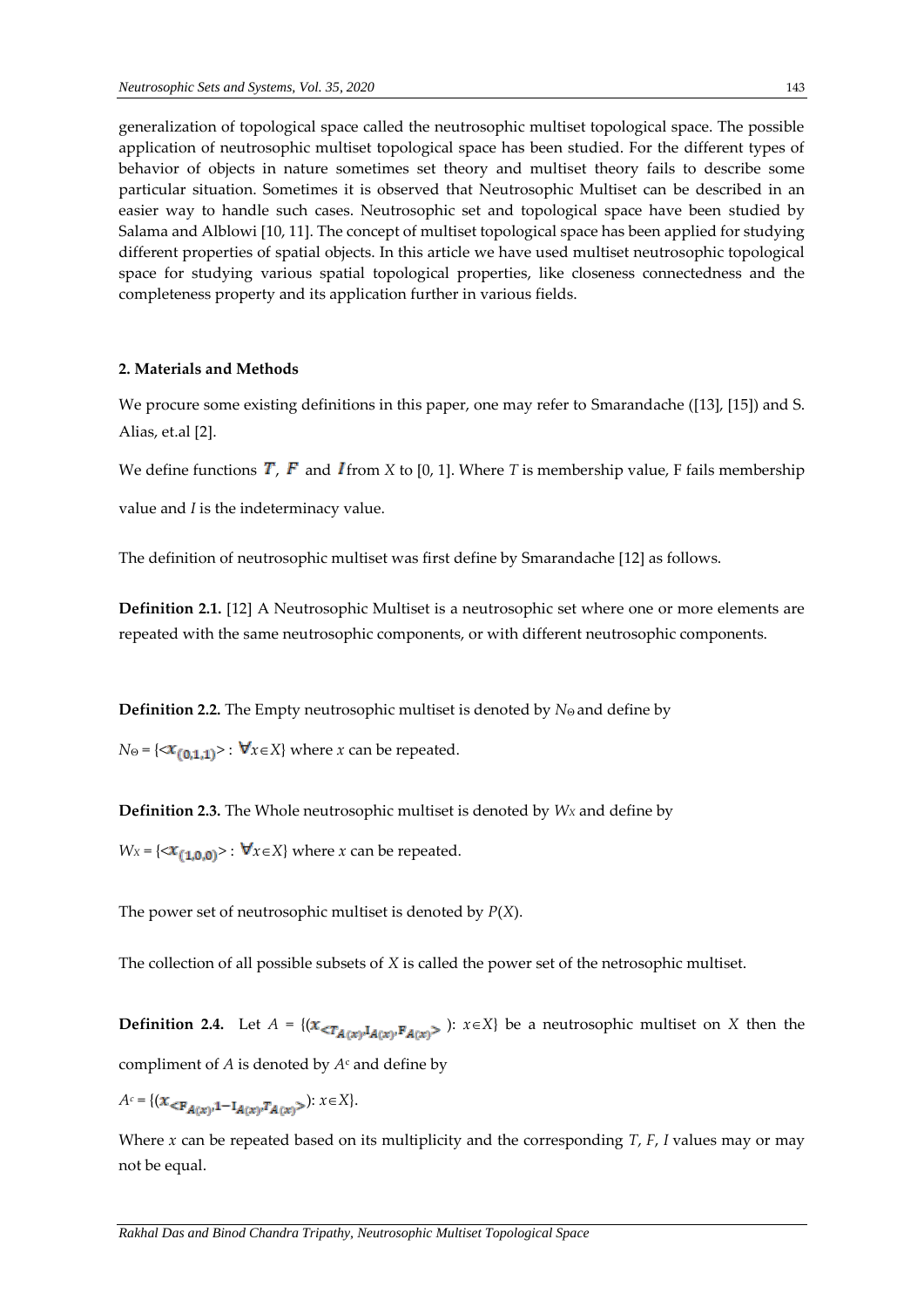**Definition 2.5.** The intersection of *NM* sets are defined by  $A \cap B = \{x: x \in A \text{ and } x \in B\}.$ 

**Definition 2.6.** The union of *NM* sets are defined by  $A \cup B = \{x : x \in A \text{ or } x \in B\}.$ 

**Definition 2.7.** In the *NM* sets *A*⊂*B* if  $x \in A$  implies that  $x \in B$ .

**Definition 2.8.** Cardinality of a *NM* set *A* is denote the number of elements in a set *A* which is define by card(*A*).

**Definition 2.9.** The Cartesian product of two neutrosophic multiset is defined by  $A \times B = \{(x, y) : x \in A$ and  $y \in B$ .

**Definition 2.10** The difference of two *NM* sets *A* and *B* is the collection of members such that all members belong to *A* but not in *B*.

Now we introduce two new types of operation maximal union *NM* set and minimal intersection *NM* set.

**Definition 2.11.** Let *X* be a non-empty set, and neutrosophic multiset *A* and *B* in the form  $A = \{(\}$  $x <_{\mathcal{T}_{A(x)}, I_{A(x)}, \mathbb{F}_{A(x)}>}$ :  $x \in X$  and  $B = \{(x <_{\mathcal{T}_{B(x)}, I_{B(x)}, \mathbb{F}_{B(x)}}): x \in X\}$ , then the operations of maximal union and minimal intersection *NM* set relation are defined as follows:

1.  $(A \cup B)_{\max} = \{ (x \leq T_{(A \cup B)_{\max}(x)} \cdot I_{(A \cup B)_{\max}(x)} \cdot F_{(A \cup B)_{\max}(x)} \cdot f_{(A \cup B)_{\max}(x)} \cdot f_{(A \cup B)_{\max}(x)} \cdot f_{(A \cup B)_{\max}(x)} \cdot f_{(A \cup B)_{\max}(x)} \cdot f_{(A \cup B)_{\max}(x)} \cdot f_{(A \cup B)_{\max}(x)} \cdot f_{(A \cup B)_{\max}(x)} \cdot f_{(A \cup B)_{\max}(x)} \cdot f_{(A \cup B)_{\max}(x)} \cdot f_{(A \cup B)$ 

= 
$$
\max\{T_{A(x)}, T_{B(x)}\}
$$
,  $F_{(A \cup B)_{max}}(x) = \min\{T_{A(x)}, T_{B(x)}\}$  and  $I_{(A \cup B)_{max}}(x) =$   
 $\min\{I_{A(x)}, I_{B(x)}\}$ .

2. 
$$
(A \cap B)_{\min} = \{ (X \leq T_{(A \cap B)_{\min}(x)} I_{(A \cap B)_{\min}(x)} F_{(A \cap B)_{\min}(x)} > 0 \mid x \in X \}, \text{ where}
$$

$$
T_{(A \cap B)_{min}}(x) = \min\{T_{A(x)}, T_{B(x)}\} \text{ and } F_{(A \cap B)_{min}}(x) = \max\{F_{A(x)}, F_{B(x)}\} \text{ and }
$$
  

$$
I_{(A \cap B)_{min}}(x) = \max\{I_{A(x)}, I_{B(x)}\}.
$$

**Example 2.1.** Let  $X = \{x, y, z, t\}$  and  $A = \{x \in (0.7, 0.2, 0.3), x \in (0.7, 0.2, 0.3), y \in (0.3, 0.2, 0.7), y \in (0.9, 0.3, 0.1), z \in (0.5, 0.7, 0.5)\}$  $B = \{x \le 0.7, 0.2, 0.3, x \le 0.8, 0.5, 0.2, y \le 0.3, 0.2, 0.7, y \le 0.3, 0.2, 0.7, z \le 0.7, 0.8, 0.3, z \le 0.0, 1, z\}$  be neutrosophic multisets, then the maximal union and minimal intersection are

 $(A \cup B)$ Max = { $x<sub>0.8</sub>, 0.2, 0.2$ },  $y<sub>0.9</sub>, 0.2, 0.1$ },  $z<sub>0.7</sub>, 0.7, 0.3$ },  $t<sub>0.5</sub>, 0.7, 0.5$ } and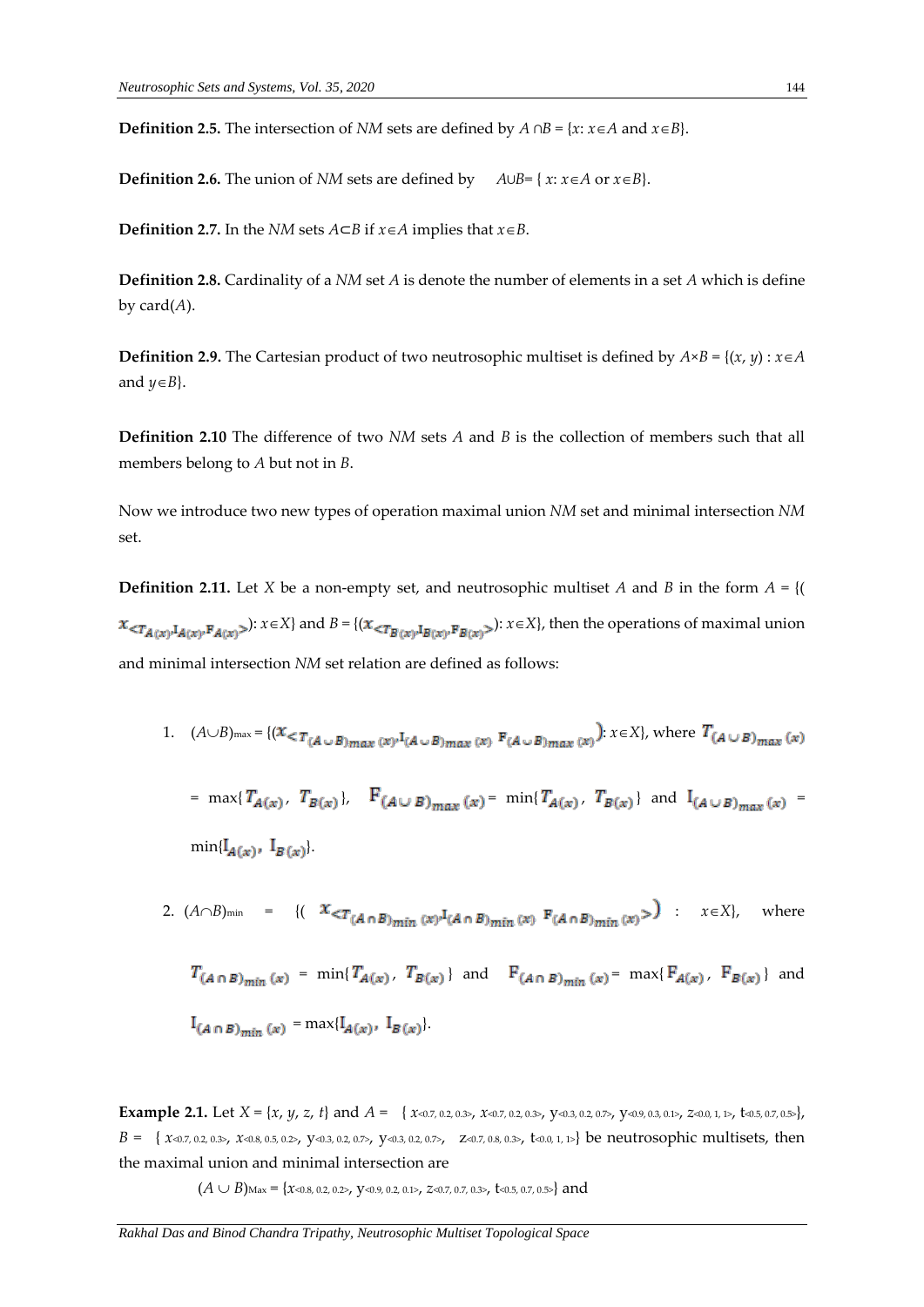$(A \cap B)$ Min = { $x<sub>0.7</sub>$ , 0.5, 0.3>,  $y<sub>0.3</sub>$ , 0.3, 0.7>,  $z<sub>0.0</sub>$ , 1, 1>,  $t<sub>0.0</sub>$ , 1, 1>}

We formulate the following results without proof.

**Result 2.1.** Union of any family of neutrosophic multisets is always a neutrosophic multiset.

**Result 2.2.** Intersection of any family of neutrosophic multisets is always a neutrosophic multiset.

**Result 2.3.** The compliment of a neutrosophic multiset is always a neutrosophic multiset.

**Result 2.4**. Every neutrosophic set is a neutrosophic multiset but not necessarily conversely.

**Example 2.2.** Let  $A = \{8_{(0.6, 0.3, 0.2)}, 8_{(0.6, 0.3, 0.2)}, 8_{(0.4, 0.1, 0.3)}, 7_{(0.2, 0.7, 0.0)}\}.$ Here *A* is a neutrosophic multiset but not a neutrosophic set.

**Result 2.5.** Let  $\{A_j : j \in \Lambda\}$  be an arbitrary family of *NM* set in *X* , then the arbitrary maximal union and arbitrary minimal intersection is also a *NM* set.

**Remark 2.1.** A neutrosophic multiset is a natural generalization of multiset as well as Cantor set.

We introduced neutrosophic multiset topological space and study some of its properties.

**Definition 2.12.** Let *X* be neutrosophic multiset and a non-empty family  $\tau$  subsets of *Wx* is said to be neutrosophic multiset topological space if the following axioms hold:

- 1. *N*<sub> $\theta$ </sub>, *W*<sub>*X*</sub>  $\in$  **t**.
- 2.  $A \cap B \in \mathcal{I}$ , for  $A, B \in \mathcal{I}$ ,
- 3.  $\bigcup_{i \in \Lambda} A_i \in \tau$ , for  $\forall \{A_i : i \in \Lambda\} \in \tau$

In this case the pair ( $W_x$ ,  $\tau$ ) is called a neutrosophic multiset topological space (*NMTS* in short) and any neutrosophic multiset in  $\tau$  is known as open neuterosophic multiset (*ONMS* in short) in  $W_X$ . The elements of  $\tau^c$  are called closed neutrosophic multisets, otherwise a neutrosophic set *F* is closed if and only if its complement  $F^c$  is an open neutrosophic multiset.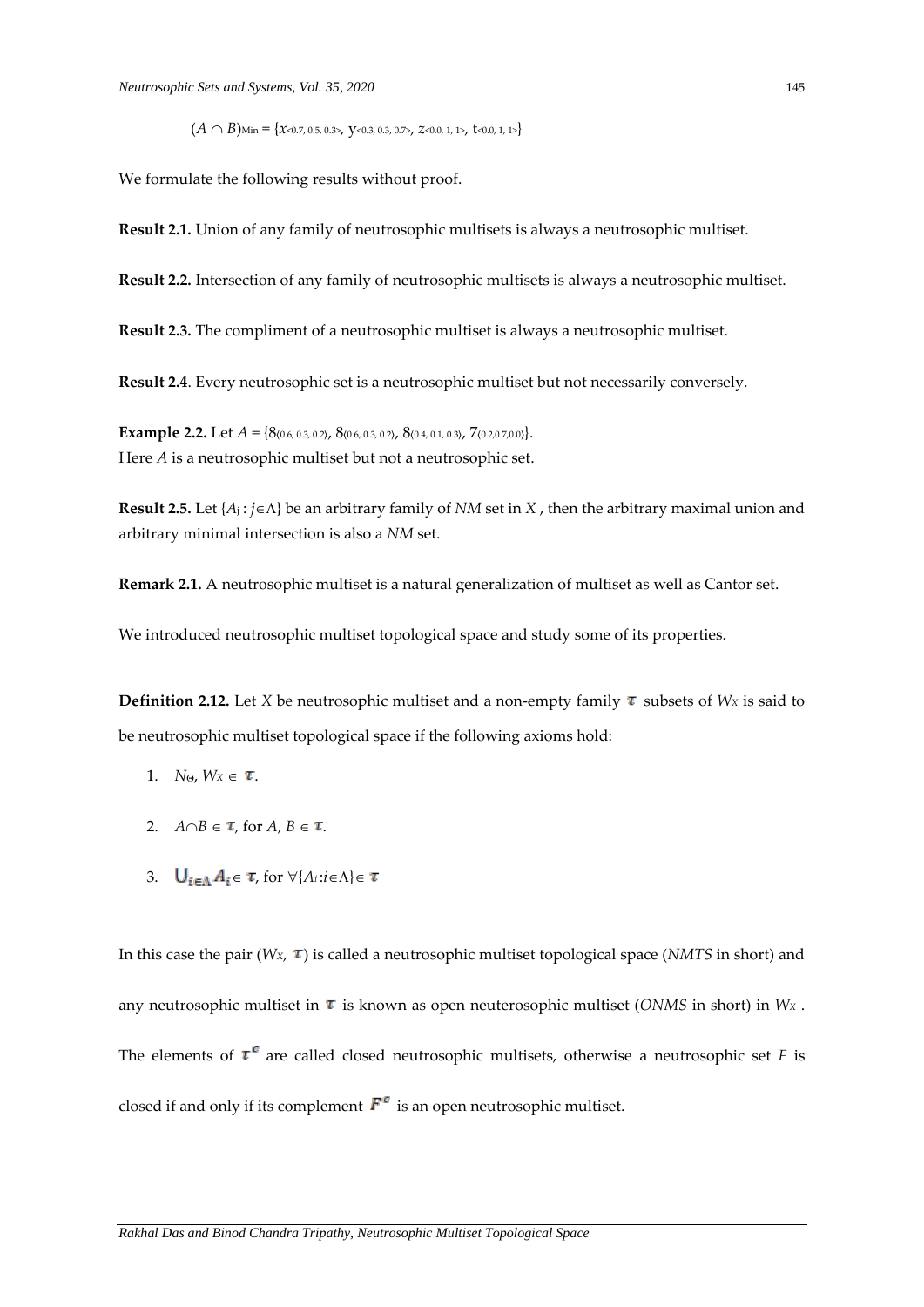**Definition 2.13.** Let (*W<sub>X</sub>*,  $\tau$ <sub>1</sub>) and (*W<sub>X</sub>*,  $\tau$ <sub>2</sub>) be two neutrosophic multiset topological spaces on *W<sub>X</sub>*. Then  $\tau_1$  is said be contained in  $\tau_2$  that is if  $\tau_1 \subseteq \tau_2$  i.e,  $A \in \tau_2$  for each  $A \in \tau_1$ . In this case, we also say that  $\tau_1$  is coarser than  $\tau_2$ .

**Definition 2.14.** Let ( $W_X$ ,  $\tau$ ) be a neutrosophic multiset topological space on  $W_X$ . A non-empty family of subsets  $\beta$  of  $X$  is called neutrosophic multiset basis of the neutrosophic multiset topological space *Wx* if any element of  $\tau$  can be express as the union of the element of  $\beta$ .

**Remark 2.2.** As usual, basis of a neutrosophic multiset topological space is not unique.

**Definition 2.15.** Let ( $W_x$ ,  $\tau$ ) be a neutrosophic multiset topological space with base  $\beta$ . The interior of the neutrosophic multiset *A* is the union of basis element of  $\tau$  which is contained in *A* and it is

**Definition 2.16.** Let  $(W_X, \tau)$  be a neutrosophic multiset topological space. The closure of the neutrosophic multiset *A* is the intersection of all closed neutrosophic multiset containing the set *A* it is denoted by  $NMc(A)$ , i.e,  $NMc(A) = \{\bigcap F_i : A \subseteq F_i \text{ and } F_i^c \in \tau \}.$ 

In view of the definitions, we formulate the following result.

denoted by  $NM_{int}A$ , i.e,  $NM_{int}(A) = \{\cup \beta_i : \beta_i \subseteq A \text{ and } \beta_i \in \beta\}.$ 

**Proposition 2.1.** Let  $(W_X, \tau)$  be a neutrosophic multiset topological space and *A, B* be two neutrosophic multiset on *WX*, then the following property hold:

- 1.  $NMintA\subseteq A$ .
- 2.  $A \subseteq B \Rightarrow NM_{int}(A) \subseteq NM_{int}(B)$ .
- 3.  $A \subset NMC(A)$ .
- 4.  $A \subseteq B \Rightarrow NMc(A) \subseteq NMc(B)$
- *5. NMint*  $(NM_{int}(A)) = NM_{int}(A)$ .
- *6. NMcl* (*NMcl*(*A*)) = *NMcl*(*A*).
- *7.*  $NMc(A \cup B) = NMc(A) \cup NMc(B).$
- *8. NMint*(*WX*) = *WX.*
- *9.*  $NMc(N_0) = N_0$ .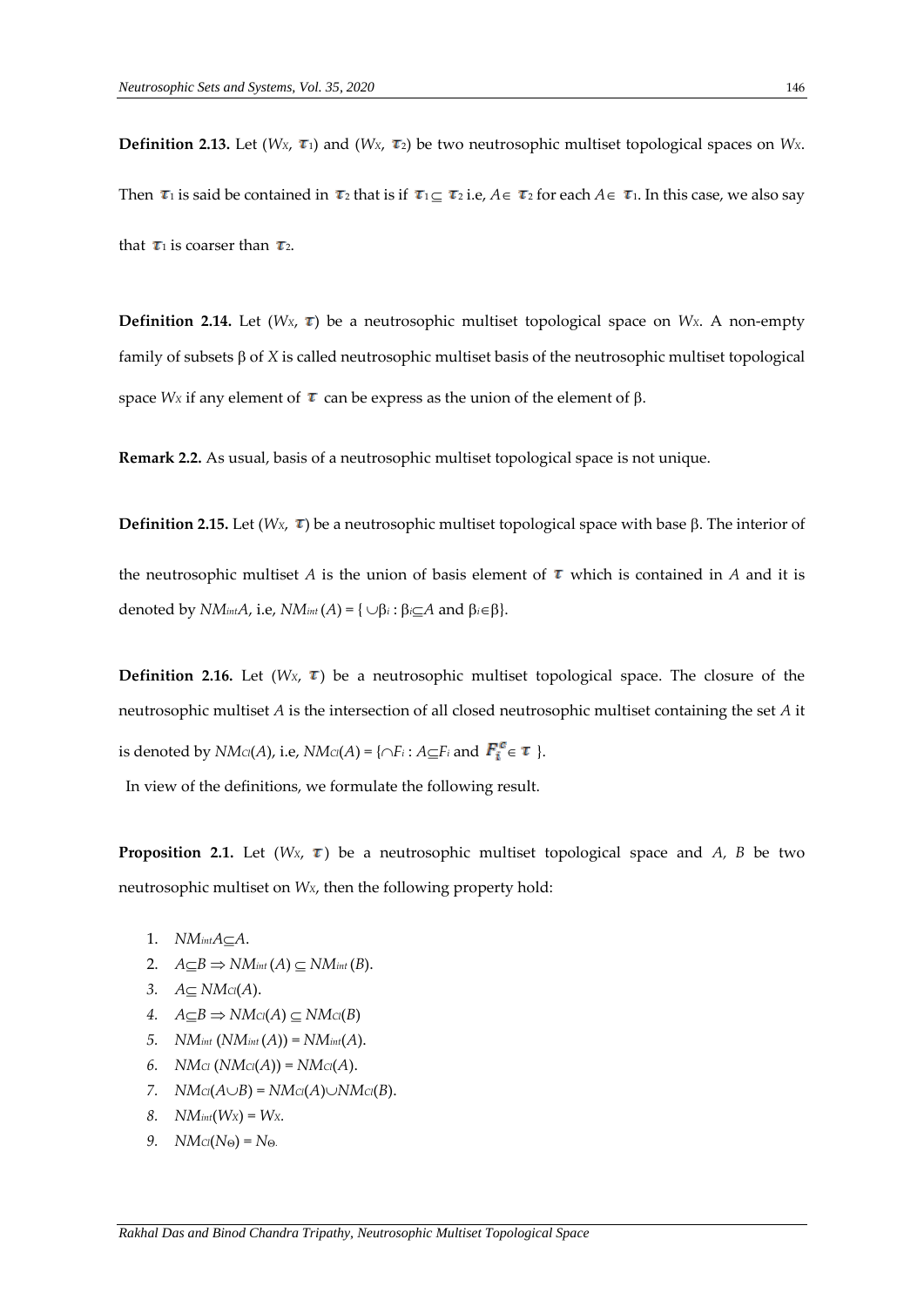**Definition 2.17.** Let  $(W_X, \tau)$  be a neutrosophic multiset topological space a non-empty set *S* is called a subbasis if the finite intersection of the elements of  $S$  can form a basis for  $\tau$ .

**Definition 2.18.** Let ( $W_X$ ,  $\tau$ ) be a neutrosophic multiset topological space a point  $P \in A \subset W_X$  is said to be a limit point of *A* if for every basis element  $\beta$  containing *p* contains one element of *A* other than  $p$ , i.e,  $\beta \cap A \neq N_{\Theta}$ .

### **3. Results**

## **3.1. Compactness, Connectedness and Continuous map.**

**Definition 3.1.1.** Let ( $W_x$ ,  $\tau$ ) be a neutrosophic multiset topological space. A neutrosophic multiset *A* is said to be disjoint if  $\exists$  two neutrosophic multisubsets *B*, *C* such that  $B \cap C = N_0$  and  $A = B \cup C$ .

**Definition 3.1.2.** Let ( $W_X$ ,  $\tau$ ) be a neutrosophic multiset topological space. The space  $W_X$  is said to be connected if *W<sup>X</sup>* cannot be express as the union of two disjoint neutrosophic multisets.

**Definition 3.1.3.** Let ( $W_X$ ,  $\tau$ ) be a neutrosophic multiset topological space. The space  $W_X$  is said to be compact if every open cover of *W<sup>X</sup>* has a finite subcover.

**Proposition 3.1.1.** Every finite neutrosophic multiset topological space is compact.

**Definition 3.1.4**. Let ( $W_x$ ,  $\tau_1$ ) and ( $W_x$ ,  $\tau_2$ ) be two neutrosophic multiset topological space. The *NMS* function  $f$  : ( $W$ *x*,  $\tau$ <sub>1</sub>)  $\rightarrow$  ( $W$ *x*,  $\tau$ <sub>2</sub>) is said to be continuous if for each open neutrosophic multiset *V* of  $_2$  the neutrosophic multiset  $f$ <sup>-1</sup> (*V*) is an open submset of  $\tau$ 1.

**Proposition 3.1.2.** Let *f* be a continuous function from a *NMS* topological space ( $W_X$ ,  $\tau_1$ ) to another *NMS* topological space  $(W_X, \tau_2)$ , the function *f* is said to be a homomorphism if  $f(A \cup B) = f(A) \cup f(B)$ where *A*, *B*  $\in$  **t**<sub>1</sub> and *f*(*A*), *f*(*B*) $\in$  **t**<sub>2</sub>.

#### **3.2. Separation axioms on neutrosophic multiset.**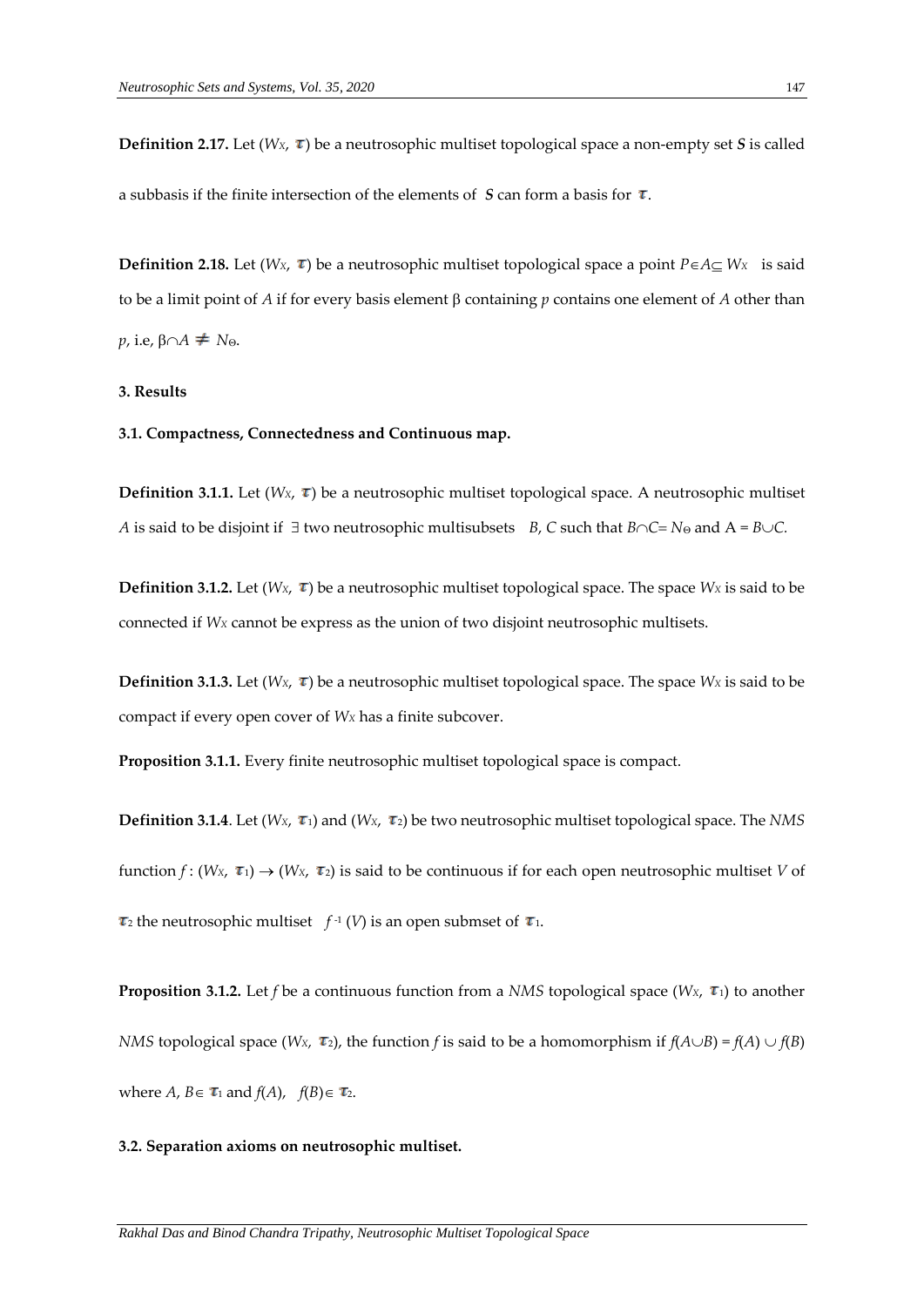We have defined disjoint neutrosophic multiset, connectedness, compactness and the continuous image of neutrosophic multiset topological space. In this section we define separation axioms on *NMS* topological space.

In the *NMS* a singleton set {*p*} is define by {*p*} = { $x_{\leq T(x)^1}(x)^F(x)$ }  $T(x) \neq 0$ , when  $x = p$  otherwise  $T(x)$ =

0,  $I_{(x)} = 1$   $T_{(x)}$  and  $F_{(x)} = 1$   $T_{(x)}$  for all  $x \in W_x$ .

Where *x* can be occurs more than one times it's depends on its multiplicity and then *T*, *F*, *I* value may or may not be equal.

**Definition 3.2.1.** Let ( $W_x$ ,  $\tau$ ) be a neutrosophic multiset topological space. If there exist only two open neutrosophic multiset in  $(W_X, \tau)$  is called indiscrete *NMS* topological space.

**Definition 3.2.2.** Let  $(W_X, \tau)$  be a neutrosophic multiset topological space. If every singleton neutrosophic multiset is an open *NMS* set then  $(W_X, \tau)$  is called discrete *NMS* topological space.

**Definition 3.2.3.** Let  $(W_X, \tau)$  be a neutrosophic multiset topological space. If for every two distinct *NMS* singleton sets, {*x*<sub>1</sub>}; {*x*<sub>2</sub>} then there exist *V*,  $U \in \tau$  such that{*x*<sub>1</sub>} $\subseteq$  *V* and {*x*<sub>2</sub>} $\subset$  *V* or {*x*<sub>2</sub>} $\subseteq$  *U* and  ${x_1} \not\subset U$ . Hence, (*Wx*,  $\tau$ ) is *NMST*<sub>*o*</sub>-space. i.e., there exists  $\tau$ -open *NMS* which contains one of them but not the other.

**Definition 3.2.4.** Let ( $W_x$ ,  $\tau$ ) be a neutrosophic multiset topological space. If for every two distinct *NMS* singleton sets,  $\{x_1\}$ ;  $\{x_2\}$  then there exist  $V, U \in \tau$  such that $\{x_1\} \subseteq V$  and  $\{x_2\} \subset V$  and  $\{x_2\} \subseteq U$  and  ${x_1} \not\subset U$ . Hence,  $(W_X, \tau)$  is *NMST*<sup>1</sup>-space.

**Definition 3.2.5.** Let ( $W_x$ ,  $\tau$ ) be a neutrosophic multiset topological space. If for every two distinct *NMS* singleton sets, {*x*<sub>1</sub>};</sub> {*x*<sub>2</sub>} then there exist  $V, U \in \tau$  such that{*x*<sub>1</sub>} $\subseteq V$  and {*x*<sub>2</sub>} $\subseteq V$  and {*x*<sub>2</sub>} $\subseteq U$  and  ${x_1} \not\subset U$  and  $U \cap V = N_{\Theta}$ . Hence,  $(W_X, \tau)$  is *NMST*<sub>2</sub>-space.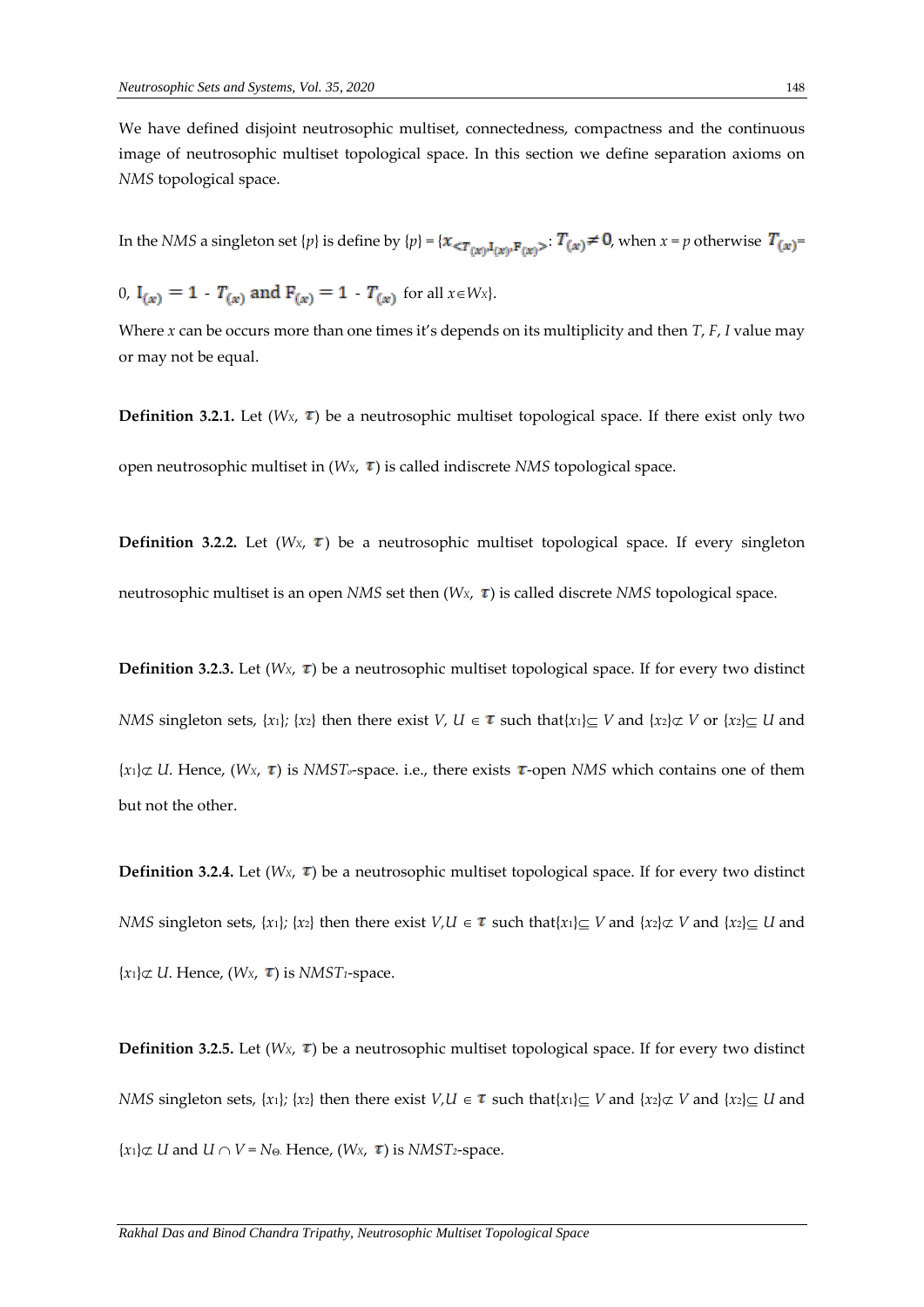**Proposition 3.2.1.** Every *NMST2*-space is *NMST1*-space but it is not necessarily conversely.

**Example 3.2.1.** In co-finite neutrosophic multiset topological space is not a *NMST2*-space but when the space has the finite neutrosophic multiset topology then it is *NMST1*-space.

So when we consider the infinite neutrosophic multiset topology we can get our desire result.

**Proposition 3.2.2.** Every *NMST1*-space is *NMST0*-space but it is not necessarily conversely.

**Example 3.2.2.** Let  $W_x = \{x \le 0.5, 0.7, 0.5, x \le 0.5, 0.7, 0.5, y \le 0.3, 0.4, 0.7\}$  and  $\tau = \{W_x, N_{\Theta}, \{y\}\}.$ 

Here  $(W_X, \tau)$  is a *NMST*<sup>0</sup>-space but it is not a *NMST*<sup>1</sup>.

**Proposition 3.2.3.** Every *NMST2*-space is *NMST0*-space but it is not necessarily conversely.

**Example 3.2.3.** Since every *NMST0*-space is not a *NMST1*-space and every *NMST1*-space is not a *NMST2*-space so every *NMST0*-space is not a *NMST2*-space. **Proposition 3.2.4.** Every discrete *NMS* topological space is *NMST2*-space.

#### **3.3. Distance function on NMS.**

In this section we are going to define a distance function on Neutrosophic set. Since in Neutrosophic set we have defined Neutrosophic elements, Neutrosophic subset so it is natural to ask, can we measure the distance between two Neutrosophic points or two Neutrosophic sets or is there any distance between a Neutrosophic point to a Neutrosophic set?

The distance function between multiset points is defined by Shravan and Tripathy [12], based on the multiplicity and the elements.

The Neutrosophic point *p* of a Neutrosophic multiset *Wx* is define by  $p = \{ (T_{(\alpha)}, I_{(\alpha)}, F_{(\alpha)}) : T_{(\alpha)} \neq 0,$ 

when *x*=*p*, otherwise  $T_{(x)} = 0$ ,  $I_{(x)} = 1$   $T_{(x)}$  and  $F_{(x)} = 1$   $T_{(x)}$  for all  $x \in W_x$ .

**Note:** The Neutrosophic point *p* can have multiple time it's depends on its multiplicity.

**Definition 3.3.1.** Let *x*, *y* be two Neutrosophic points on a Neutrosophic set *WX*. The distance between the points is denoted by  $\overline{d}(x, y)$  and is define by  $\overline{d}(x, y) = \sup\{|x-y|, |T_{(x)} - T_{(y)}|,$ 

 $|I_{(x)} - I_{(y)}|$ ,  $|F_{(x)} - F_{(y)}|$ , where the distance function  $\bar{d}$  is define by,  $\bar{d}$ :*Wx*  $\rightarrow$  *R*<sup>+</sup> $\cup$ {0}.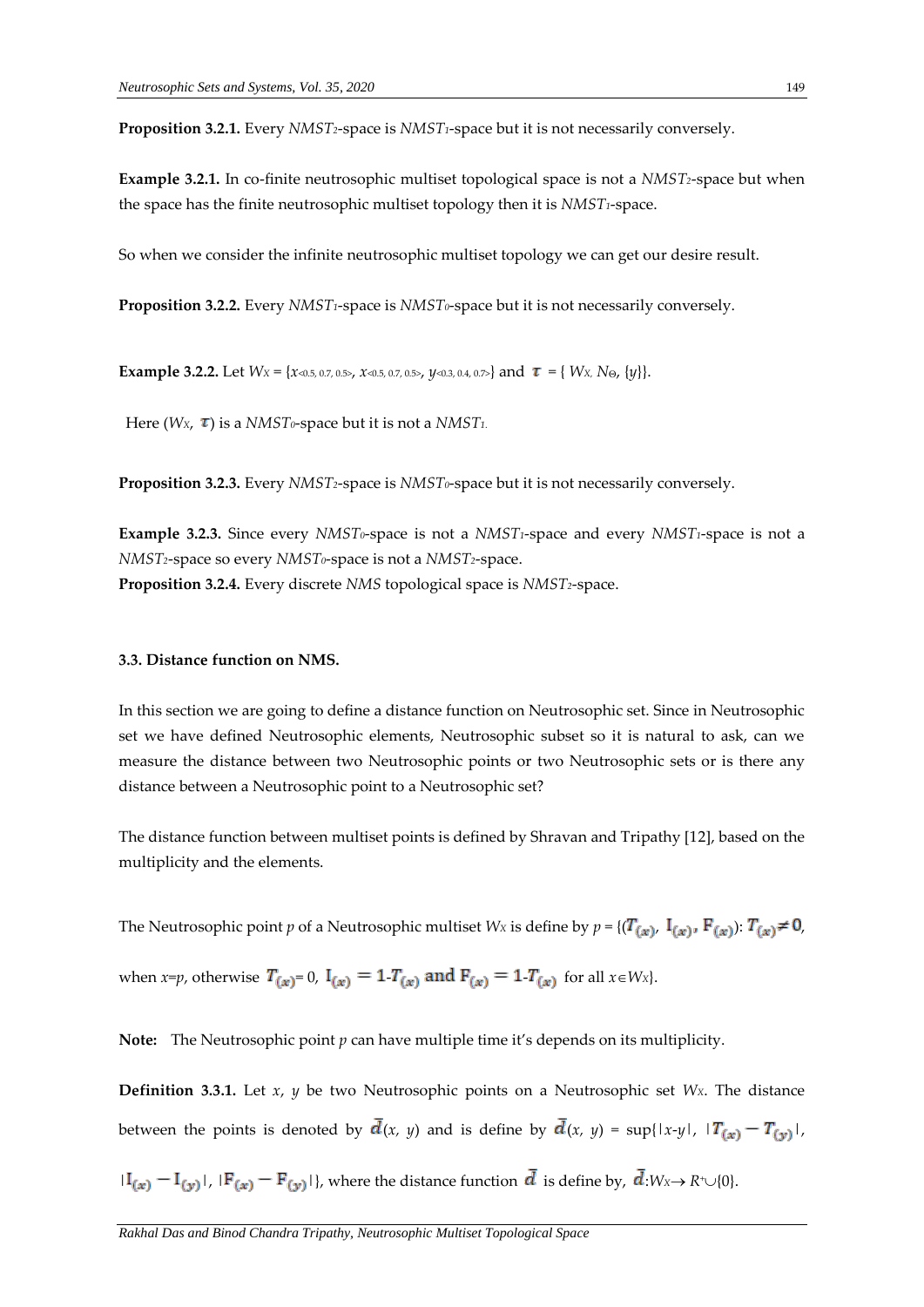**Definition 3.3.2.** Let *x* be a Neutrosophic point and *A* be a subset on a Neutrosophic set *WX*. The distance between the point *x* and set the *A* is denoted by  $\overline{d}(x, A)$  and is define by  $\overline{d}(x, B)$  $=\inf\{\sup\{|x-y_i|, |T(x)-T(y)_i|, |I(x)-I(y)_i|, |F(x)-F(y)_i| : \text{for all } y_i\in A\}.$ 

**Definition 3.3.3.** Let *A*, *B* be two Neutrosophic subset of a Neutrosophic set *W<sup>X</sup>* the distance between the sets *A* and set *B* is denoted by  $\overline{d}(A, B)$  and is define by  $\overline{d}(A, B)$  =inf sup{ $|x_i - y_i|$ ,  $|T_{(x)_i} - T_{(y)_i}|$ ,  $|I_{(x)_i} - I_{(y)_i}|$ ,  $|F_{(x)_i} - F_{(y)_i}|$ :  $\forall x_i \in A$ , and  $y_i \in B$ .

From the definition 5.1, 5.2 and 5.3 we can define another definition of matric space on a Neutrosophic multiset.

**Definition 3.3.4.** A non-empty Neutrosophic set *W<sup>X</sup>* is said to be a Neutrosophic metric space with the distance function  $\overline{d}$ : *WxXWx*  $\rightarrow$ *R*<sup> $+$ </sup> $\cup$ {0}, if *Wx* satisfy following:

- 1.  $\overline{d}(x, y) \geq 0$ .  $\forall x, y \in W_x$ .
- 2.  $\bar{d}(x, y) = 0$ , *iff*  $x=y$  and  $T(x) = T(y)$ ,  $F(x) = F(y)$ ,  $I(x) = I(y)$ .
- 3.  $\bar{d}(x,y) = \bar{d}(y,x)$ ,  $\forall x,y \in W_X$
- 4.  $\bar{d}(x, z) \leq \bar{d}(x, y) + \bar{d}(y, z)$ ,  $\forall x, y, z \in W_X$

**Theorem 3.3.1.** If  $\overline{d}^1$  and  $\overline{d}^2$  be two Neutrosophic metric spaces then  $\overline{d}$  = max{ $\overline{d}^1$ ,  $\overline{d}^2$ } is also a Neutrosophic metric space.

**Theorem 3.3.2.** If  $\overline{d}^1$  and  $\overline{d}^2$  be two Neutrosophic metric space then  $\overline{d}$  = min{ $\overline{d}^1$ ,  $\overline{d}^2$ } is not a Neutrosophic metric space.

The proof of the above two theorem is obvious using the concept of general matric space.

# **4. Applications**

The work done in this paper is based on the application of neutrosophic sets in multiset topological space. These can be further applicable for the development of neutrosophic topology separation axioms on neutrosophic multiset topology and neutrosophic multisets.

#### **5. Conclusions**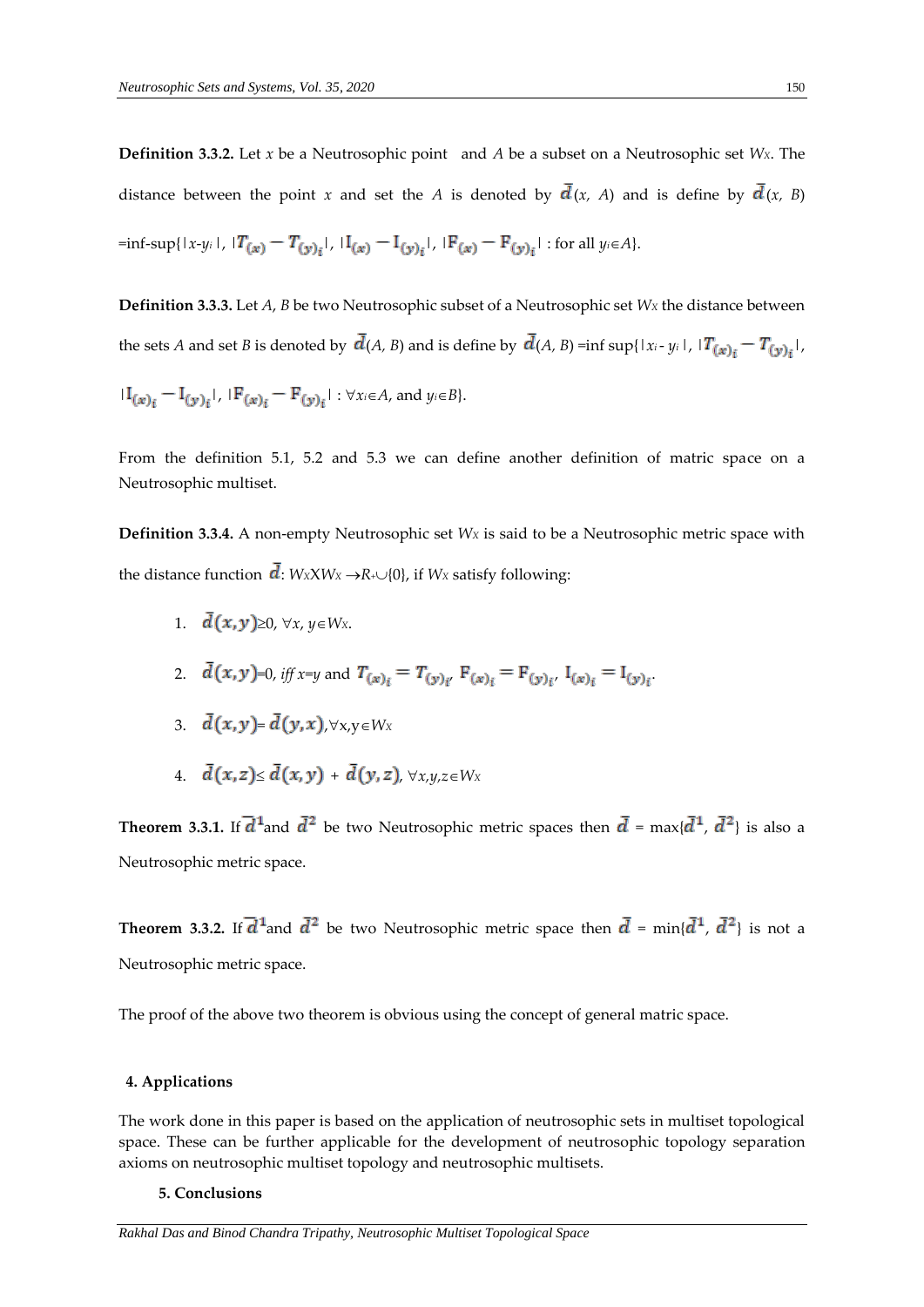In this paper we have established some properties of the neutrosophic multiset topological space such as compactness and connectedness, continuous function on netrosophic multiset topology, separation axioms on neutrosophic multiset topology. Also we have introduced the notion of the distance function in neutrosophic multiset and examined some properties. This paper can be useful for further development of neutrosophic multiset theory and neutrosophic topology.

**Acknowledgments:** The authors express their sincere thanks to Prof. F. Smarandache, Department of Mathematics, University of New Mexico, USA for his comments, those improved the presentation of the article.

**Conflicts of Interest:** The authors declare that no conflicting interest is involved in this article.

#### **References**

- 1 Md. Abdel-Basset, A. Gamal, G. Manogaran, and H. V. Long. "A novel group decision making model based on neutrosophic sets for heart disease diagnosis." Multimedia Tools and Applications (2019) pp.1-26.
- 2 S. Alias, D. Mohamad, and A. Shuib "Rough Neutrosophic Multisets Relation with Application in Marketing Strategy" Neutrosophic Sets and Systems, Vol. 21, (2018) pp.36-55.
- 3 W. Blizard, Multiset theory. Notre Dame Jour. Formal Logic, 30, (1989) pp.36-66.
- 4 C.L. Chang, "Fuzzy Topological Spaces" J. Math. Anal. Appl. 24, (1968) pp.182-1 90.
- 5 R. Das, F. Smarandache and B.C. Tripathy, "Neutrosophic Fuzzy Matrices and Some Algebraic Operations" Neutrosophic Sets and Systems, Vol. 32, (2020) pp.401-409.
- 6 F. G. Lupianez, "On neutrosophic topology" The International Journal of Systems and Cybernetics, 37(6), (2008) pp.797–800.
- 7 F.G. Lupianez, "On various neutrosophic topologies" The International Journal of Systems and Cybernetics, 38(6), (2009) pp.1009–1013.
- 8 P. K. Maji, "Neutrosophic soft set", Annals of Fuzzy Mathematics and Informatics, 5(1), (2013) pp.157–168.
- 9 A. Mukherjee and R. Das. "Neutrosophic Bipolar Vague Soft Set and Its Application to Decision Making Problems" Neutrosophic Sets and Systems, Vol. 32, (2020) pp.410-424.
- 10 A. Salama, S. AL-Blowi, "Generalized neutrosophic set and generalized neutrosophic topological spaces", Computer Science and Engineering, 2(7), (2012) pp.129–132
- 11 A. Salama, S.A.Alblowi, "Neutrosophic Set and Neutrosophic Topological Spaces" IOSR Journal of Mathematics, 3(4), (2012) pp.31-35.
- 12 F. Smarandache, "Neutrosophic Set A Generalization of the Intuitionistic Fuzzy Set" International Journal of Pure and Applied Mathematics, 24(3), (2004) pp.1-15.
- 13 F. Smarandache, "*N-norm and N-conorm in neutrosophic logic and set, and the neutrosophic topologies", A Unfying Field in Logics: Neutrosophic Logic. Neutrosophy, Neutrosophic Set, Neutrosophic Probability*, Ed-4, American Research Press, Rehoboth, NM(2005)
- 14 F. Smarandache, "*Introduction to Neutrosophic Measure, Neutrosophic Integral and Neutrosophic Probability*" Ed-1, Sitech & Education Publishing, Columbus, Ohio, USA, (2013).